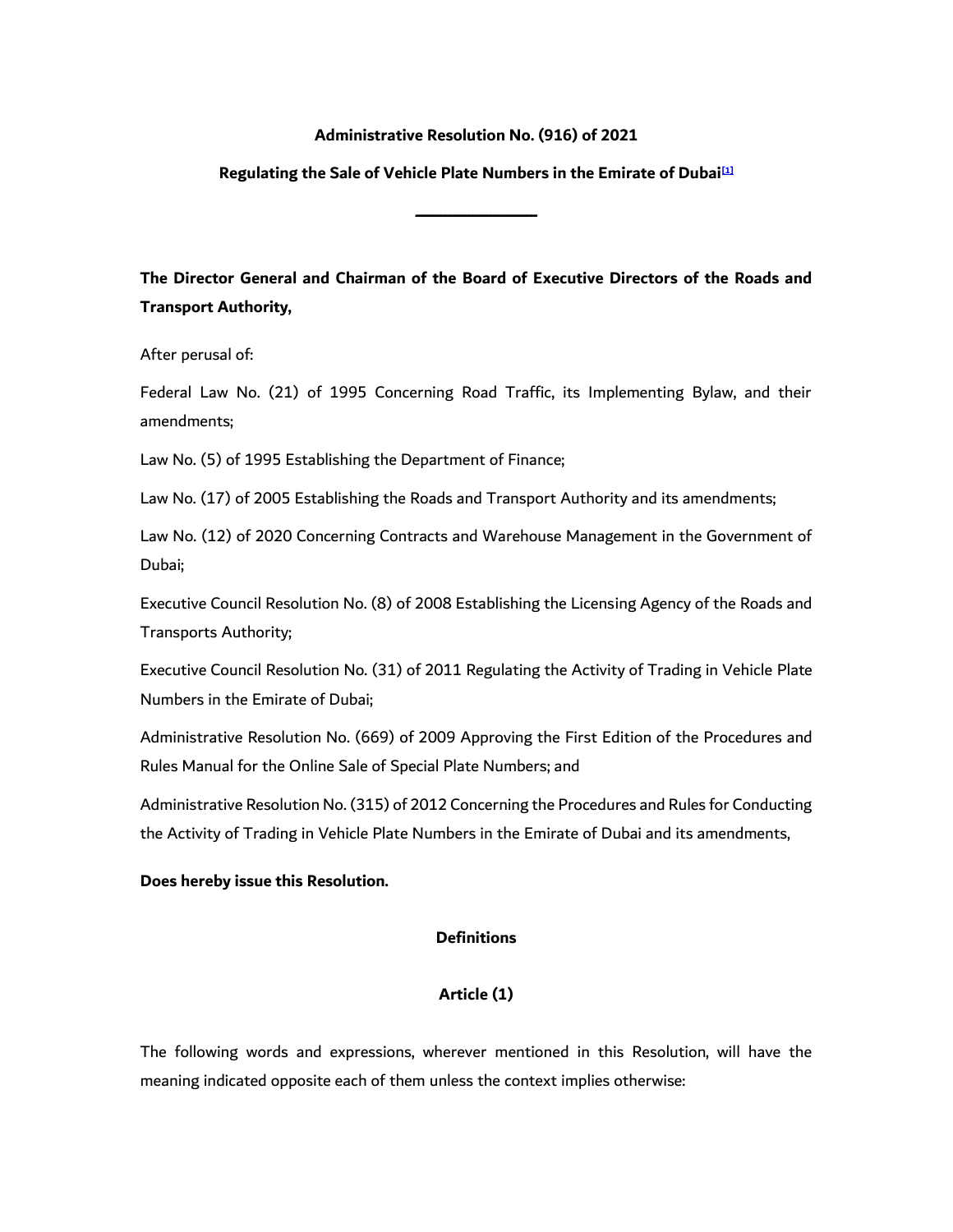| Emirate:                               | The Emirate of Dubai.                                                                                                                                                                                                                                                                                                                                                                                                                                                      |
|----------------------------------------|----------------------------------------------------------------------------------------------------------------------------------------------------------------------------------------------------------------------------------------------------------------------------------------------------------------------------------------------------------------------------------------------------------------------------------------------------------------------------|
| RTA:                                   | The Roads and Transport Authority.                                                                                                                                                                                                                                                                                                                                                                                                                                         |
| Director General:                      | The director general and chairman of the Board of Executive Directors<br>of the RTA.                                                                                                                                                                                                                                                                                                                                                                                       |
| Vehicle:                               | A motorised machine, Motorcycle, Carriage, or any other machine<br>designed to run on Roads, whether mechanically propelled or otherwise.                                                                                                                                                                                                                                                                                                                                  |
| Plate Numbers:                         | This includes Special Plate Numbers, Semi-special Plate Numbers, and<br>Unowned Special Plate Numbers.                                                                                                                                                                                                                                                                                                                                                                     |
| <b>Special Plate</b><br>Numbers:       | Vehicle Plate Numbers whose categories, codes, and digit formulas are<br>determined by the RTA; or that have unique formulas that make them<br>popular among the public.                                                                                                                                                                                                                                                                                                   |
| Semi-special Plate<br>Numbers:         | Private Vehicle Plate Numbers classified in category (5), or classic<br>Vehicle Plate Numbers classified in category (4) or (5), which have semi-<br>unique digit formulas that make them popular among the public.                                                                                                                                                                                                                                                        |
| Unowned Special<br>Plate Numbers:      | Any Plate Numbers that start with code $(A)$ , $(B)$ , $(C)$ , or $(D)$<br>and that are issued to any Person prior to the effective date of this<br>Resolution, without granting him ownership or disposition<br>rights,<br>whether or not the right to use these Plate Numbers is transferred<br>to any of the heirs of that Person prior to the effective date hereof.<br>These numbers will be repossessed by the RTA where the Person is not<br>survived by any heirs. |
| <b>Special Plate</b><br>Numbers Batch: | A set of Special Plate Numbers that are offered by the RTA for sale in<br>one Batch.                                                                                                                                                                                                                                                                                                                                                                                       |
| Semi-special Plate<br>Numbers Batch:   | A set of Semi-special Plate Numbers that are offered by the RTA for sale<br>in one Batch.                                                                                                                                                                                                                                                                                                                                                                                  |
| Batch:                                 | This includes the Special Plate Numbers Batch and the Semi-special<br>Plate Numbers Batch.                                                                                                                                                                                                                                                                                                                                                                                 |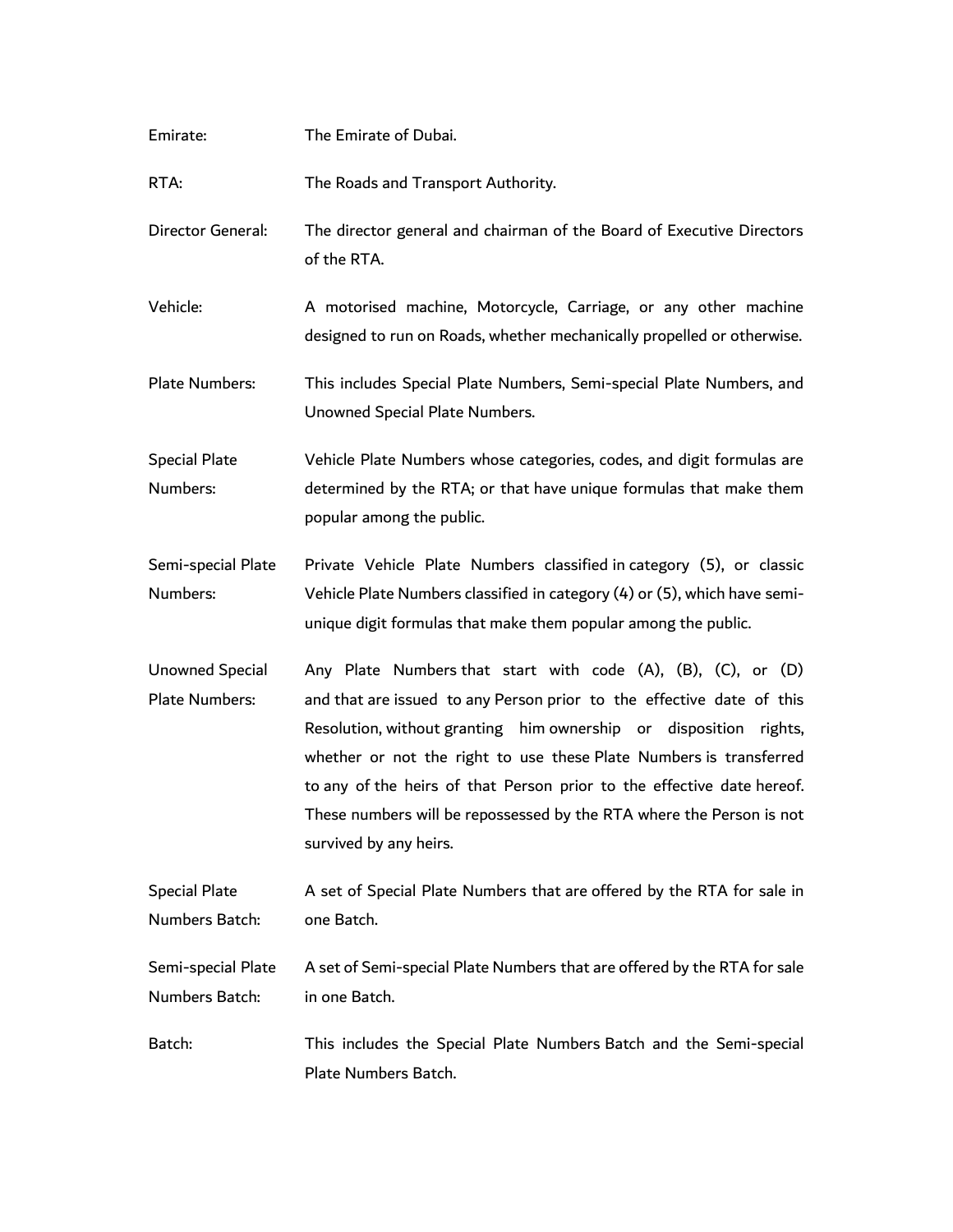- System: The RTA traffic system through which the RTA services and transactions are completed, including the transactions governed by this Resolution.
- Traffic File: A special file created by the RTA for each Person wishing to avail of its services, including the purchase of Plate Numbers.
- e-Payment Gateway: An electronic service provided by the concerned Government Entities in the Emirate with a view to facilitating the payment by the public, from any place and at any time through direct debit from bank accounts, of the charges owed by them for availing of Government services.
- Direct Sale: The sale of Special Plate Numbers and Semi-special Plate Numbers directly to the public or Permit Holders without the need for them to participate in Auctions.
- Public Auction: A public process through which the public or Permit Holders are authorised to bid on Special Plate Numbers or Batches.
- Limited Auction: A public process in which the Permit Holders or Persons who meet the relevant prescribed requirements are authorised to participate in the auction, in accordance with the rules adopted by the RTA in this respect.

Auction: This includes the Public Auction and the Limited Auction.

- Nominal Value: The reserve price of a Plate Number or a Batch, as estimated by the RTA in accordance with the procedures adopted by the RTA in this respect.
- Permit Holder: A Person authorised in accordance with the provisions of the abovementioned Executive Council Resolution No. (31) of 2011 to conduct the activity of trading in Vehicle Plate Numbers in the Emirate.

Person: A natural or legal person.

# **Scope of Application**

**Article (2)**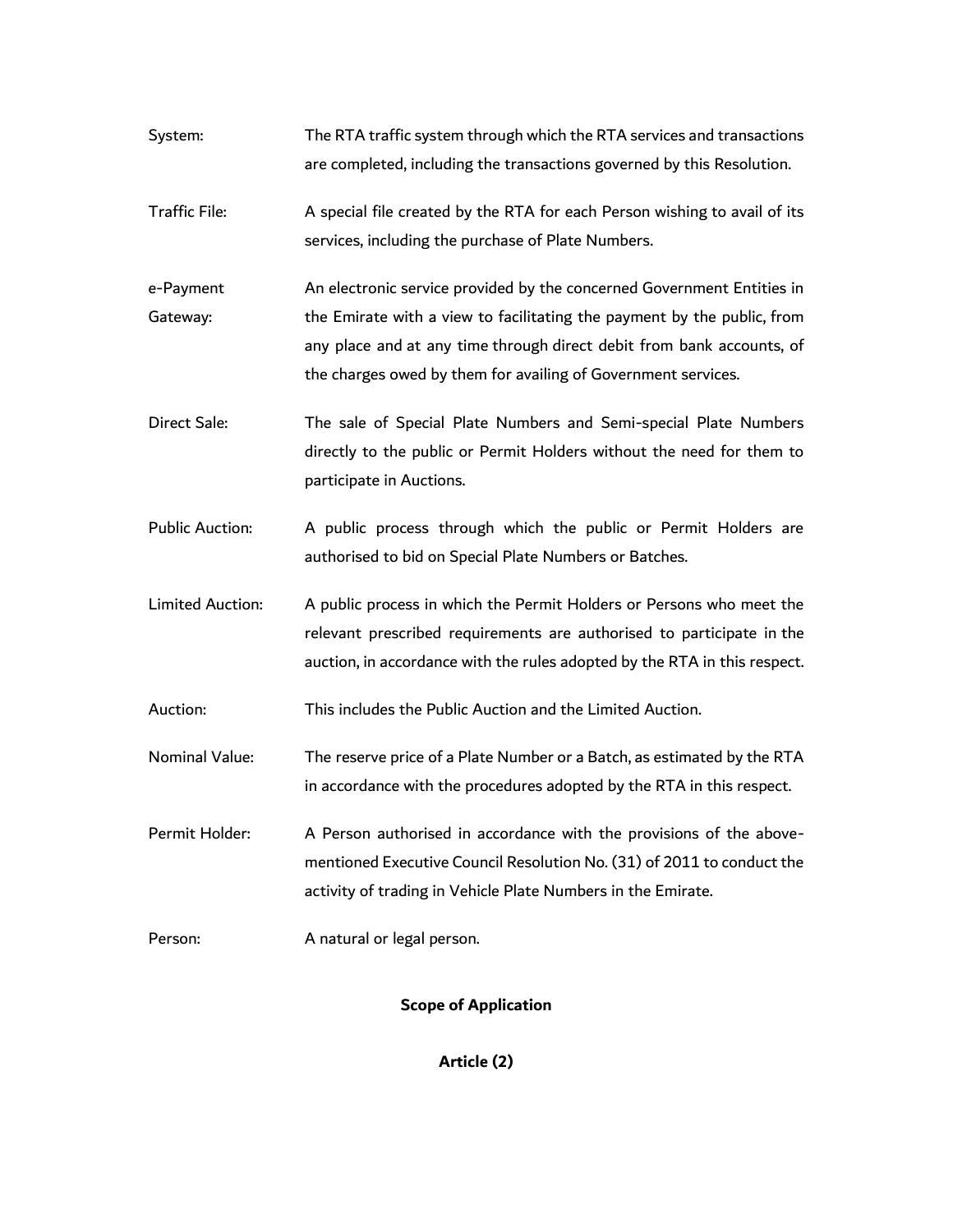The provisions of this Resolution apply to Plate Numbers and Batches.

### **Functions of the RTA**

### **Article (3)**

For the purposes of this Resolution, the RTA will have the duties and powers to:

- 1. determine Special Plate Numbers, Semi-special Plate Numbers, and Batches, in accordance with the procedures adopted by the RTA in this respect;
- 2. determine, in coordination with the Department of Finance, the Nominal Value of Plate Numbers, in accordance with the procedures adopted by the RTA in this respect;
- 3. determine, in accordance with the procedures adopted by the RTA in this respect, the Nominal Value of Batches. The Nominal Value of a Batch must not be less than the sum of all Nominal Values of the Plate Numbers included in that Batch;
- 4. determine the procedures for transferring the ownership of Special Plate Numbers and the Unowned Special Plate Numbers, and for issuing their ownership certificates;
- 5. determine the method for offering and selling Special Plate Numbers, Semi-special Plate Numbers, and Batches, whether through Direct Sale or an Auction; and determine the means of offer and sale, including through electronic channels;
- 6. determine the categories of Persons who may participate in Auctions;
- 7. determine, in accordance with the procedures adopted by the RTA in this respect, the frequency, dates, and durations of Auctions;
- 8. determine the programmes and smart applications required for completing the sale of Special Plate Numbers, Semi-special Plate Numbers, and Batches; and establish the relevant rules and procedures;
- 9. determine the procedures for payment of the prices of purchased Plates Numbers and Batches, whether through the e-Payment Gateway or any other payment method adopted by the RTA in this respect;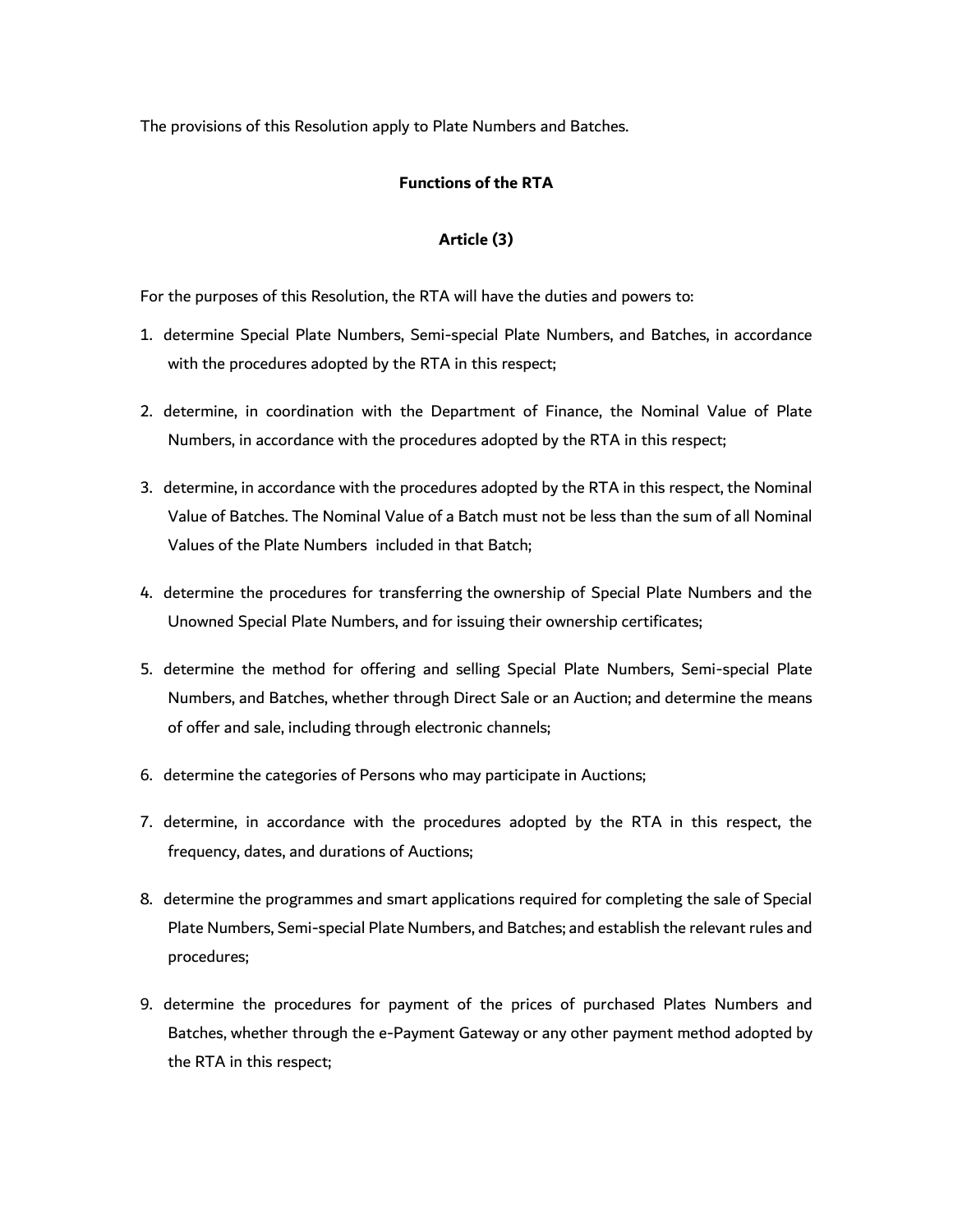- 10. announce the dates, times, and details of Auctions using the method the RTA deems appropriate;
- 11. approve the appropriate processes and procedures for ensuring the validity, safety, and security of electronic documents and records, and all other matters related to the sale of Plate Numbers and Batches;
- 12. determine the methods through which, and the forms in which, the electronic documents and records required for completing the transfer of ownership of Plate Numbers are created, lodged, saved, submitted, or issued; and
- 13. perform any other duties related to the sale of the Plate Numbers governed by the provisions of this Resolution.

### **Requirements and Rules for Sale of Special Plate Numbers and Batches**

### **Article (4)**

A Person or Permit Holder wishing to purchase a Special Plate Number or a Batch must:

- 1. comply with the general guidelines for using the System, including refraining from disclosing the username and password he uses to access the System and updating his personal information in the System on a regular basis;
- 2. have a traffic file;
- 3. pay any outstanding amounts or fines owed by him to the RTA, in accordance with the payment process adopted by the RTA in this respect;
- 4. pay, in accordance with the payment process adopted by the RTA in this respect, the fees for delivery of the purchase and ownership documents of the Special Plate Number or Batch, where this service is available;
- 5. pay, in accordance with the process adopted by the RTA in this respect, a security deposit in the amount of five thousands dirhams (AED 5,000.00) in case of participating in an electronic Auction, or twenty-five thousands dirhams (AED 25,000.00) in case of participating in a nonelectronic Auction;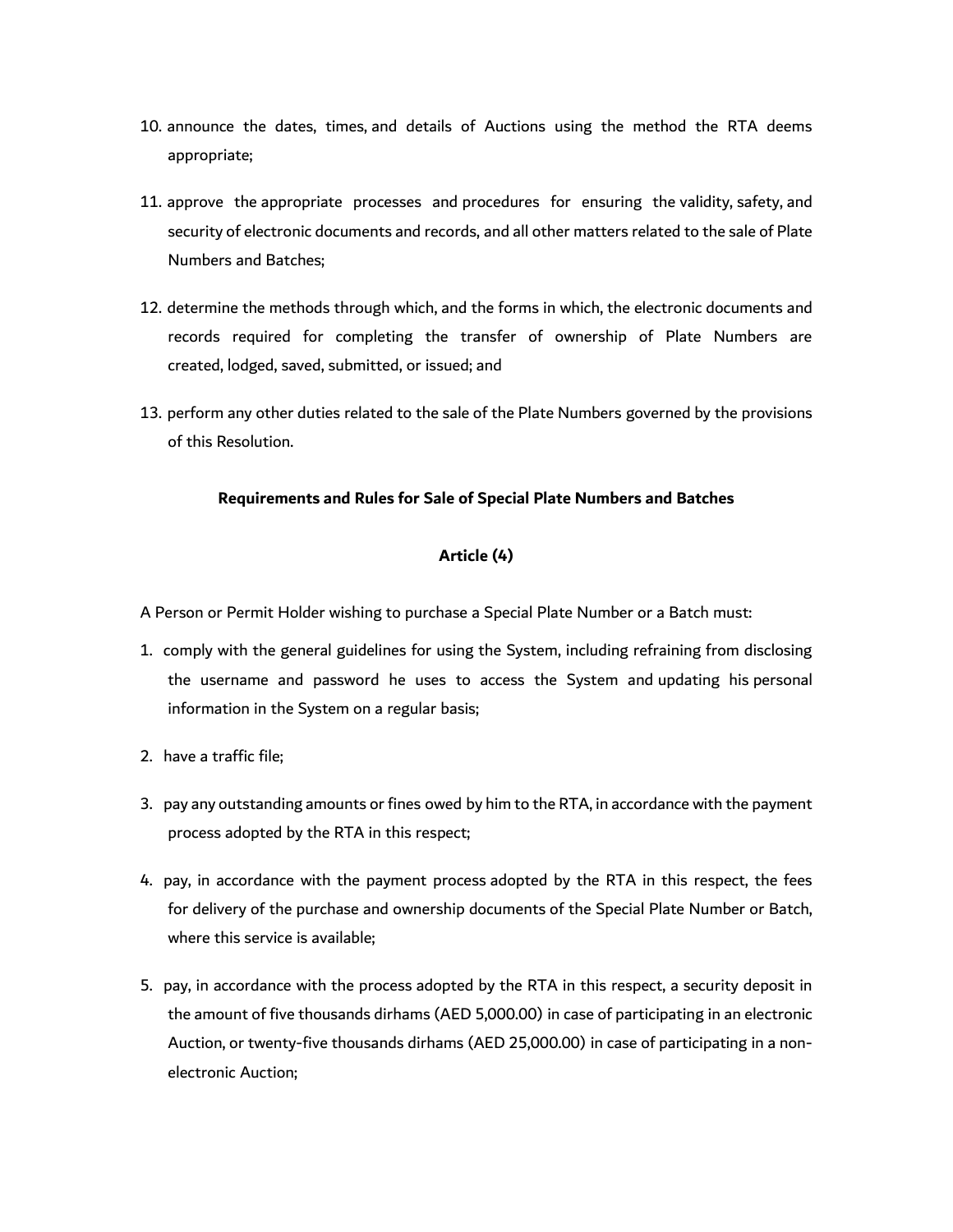- 6. register with the RTA for the purpose of participating in Auctions, in accordance with the rules adopted by the RTA in this respect;
- 7. pay, using the e-Payment Gateway or any other payment method adopted by the RTA and within no later than ten (10) days from the date of wining the Auction, the price of the Special Plate Number or Batch plus the charges for issuing the ownership certificate for each Plate Number and any other taxes or fees prescribed under the legislation in force;
- 8. accept all conditions for participating in Auctions, including those relating to the dates on which security deposits will be refunded to bidders, and his personal liability for losing or disclosing any information or passcodes related to using the System; and
- 9. not be on the list of non-compliant Persons maintained by the RTA, in accordance with the rules adopted by the RTA in this respect.

#### **Conditions and Rules for Sale of Semi-special Number Plates**

### **Article (5)**

In addition to the conditions and rules stipulated in paragraphs  $(1)$ ,  $(2)$ ,  $(3)$ , and  $(4)$  of Article  $(4)$ this Resolution, in buying Semi-special Plates Numbers the following conditions and rules will apply:

- 1. A buyer must not purchase more than six (6) Semi-special Plate Numbers within a Year. However, a Permit Holder may buy any number of Semi-special Plate Numbers.
- 2. The number of Semi-special Plate Numbers recorded in a Traffic File must not exceed six (6). However, a Permit Holder may have any number of Semi-special Plate Numbers recorded in his Traffic File.
- 3. The Nominal Value of the Semi-special Plate Numbers must be paid in accordance with the process adopted by the RTA in this respect.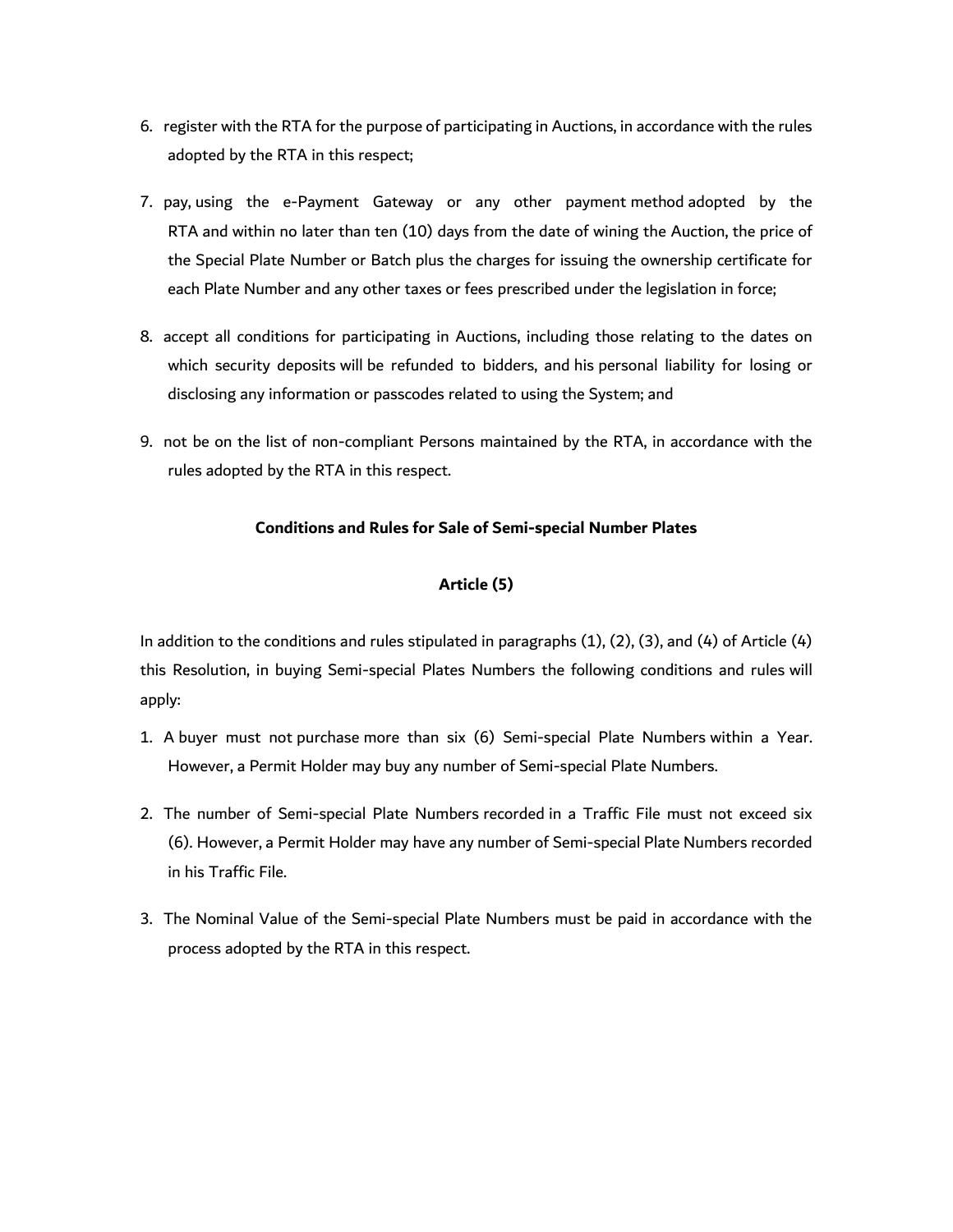#### **Conditions and Rules for Acquiring the Ownership of Unowned Special Plate Numbers**

## **Article (6)**

- a. In addition to the conditions and rules stipulated in paragraphs (2), (3), and (4) of Article (4) this Resolution, a Person who has an Unowned Special Plate Number assigned to his Private Vehicle or retained in his name must comply with the following conditions and rules when applying for acquiring the ownership of that number:
	- 1. The form prescribed by the RTA must be completed online or using any other means adopted by the RTA in this respect.
	- 2. Twenty-five percent (25%) of the Nominal Value of the Unowned Special Plate Number must be paid in accordance with the payment process adopted by the RTA in this respect. The Nominal Value of the Unowned Special Plate Number will be determined upon approving the Person's application for acquisition of ownership.
	- 3. The fees prescribed for the acquisition of ownership of the Unowned Special Plate Number must be paid in accordance with the payment process adopted by the RTA in this respect.
- b. An Unowned Special Plate Number may not be disposed of before the full payment of the percentage stipulated in sub-paragraph (a)(2) of this Article and removing the relevant lien mark from the Traffic File.

#### **Measures**

### **Article (7)**

Where a Permit Holder or a Person who wins an Auction, whose application to acquire the ownership of an Unowned Special Plate Number is approved, or who buys a Batch, violates any of the provisions of this Resolution, including by failure to pay any amounts owed by him or failure to take any necessary action, the RTA may take any of the following measures against him:

1. deducting any amounts payable to the RTA pursuant to this Resolution from his security deposit;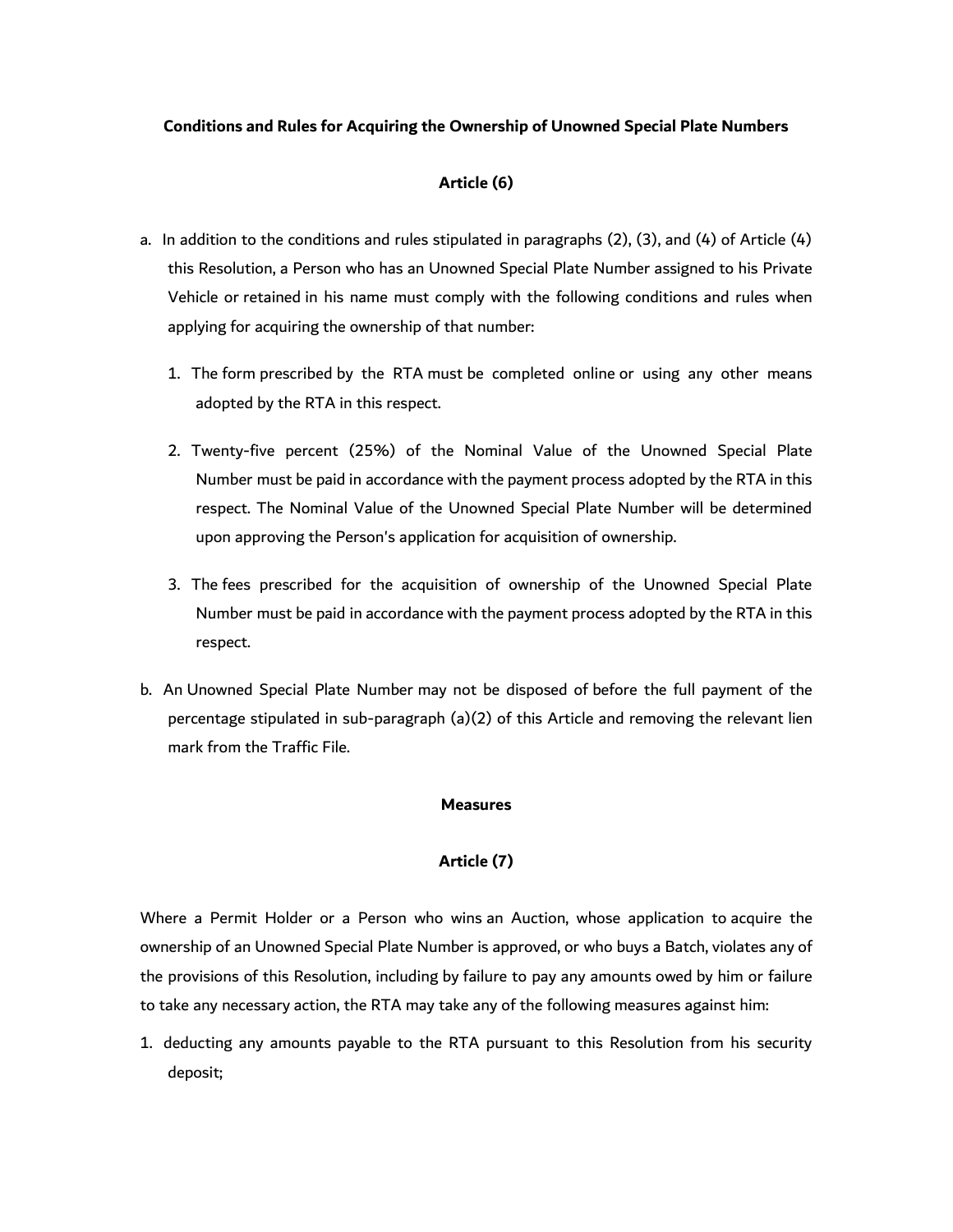- 2. refraining from transferring the ownership of the Plate Number or Batch to him;
- 3. reoffering the Special Plate Number or Batch for sale in the manner the RTA deems appropriate; or
- 4. adding his name to the list of non-compliant Persons maintained by the RTA, and depriving him of participation in any Auction for Special Plate Numbers or Batches for at least one Year from the date of adding his name to that list.

### **Grievances**

### **Article (8)**

Any affected party may submit a written grievance to the Director General against any decision, action, or measure taken against him under this Resolution, within thirty (30) days from the date of being notified of the contested decision, action, or measure. The grievance will be determined, within thirty (30) days from the date of its referral to a committee formed by the Director General for this purpose. The decision issued by the committee on the grievance will be final.

#### **Issuing Implementing Instructions**

### **Article (9)**

The Chief Executive Officer of the Licensing Agency of the RTA will issue the instructions required for the implementation of the provisions of this Resolution.

### **Repeals**

## **Article (10)**

Any provision in any other administrative resolution is hereby repealed to the extent that it contradicts the provisions of this Resolution.